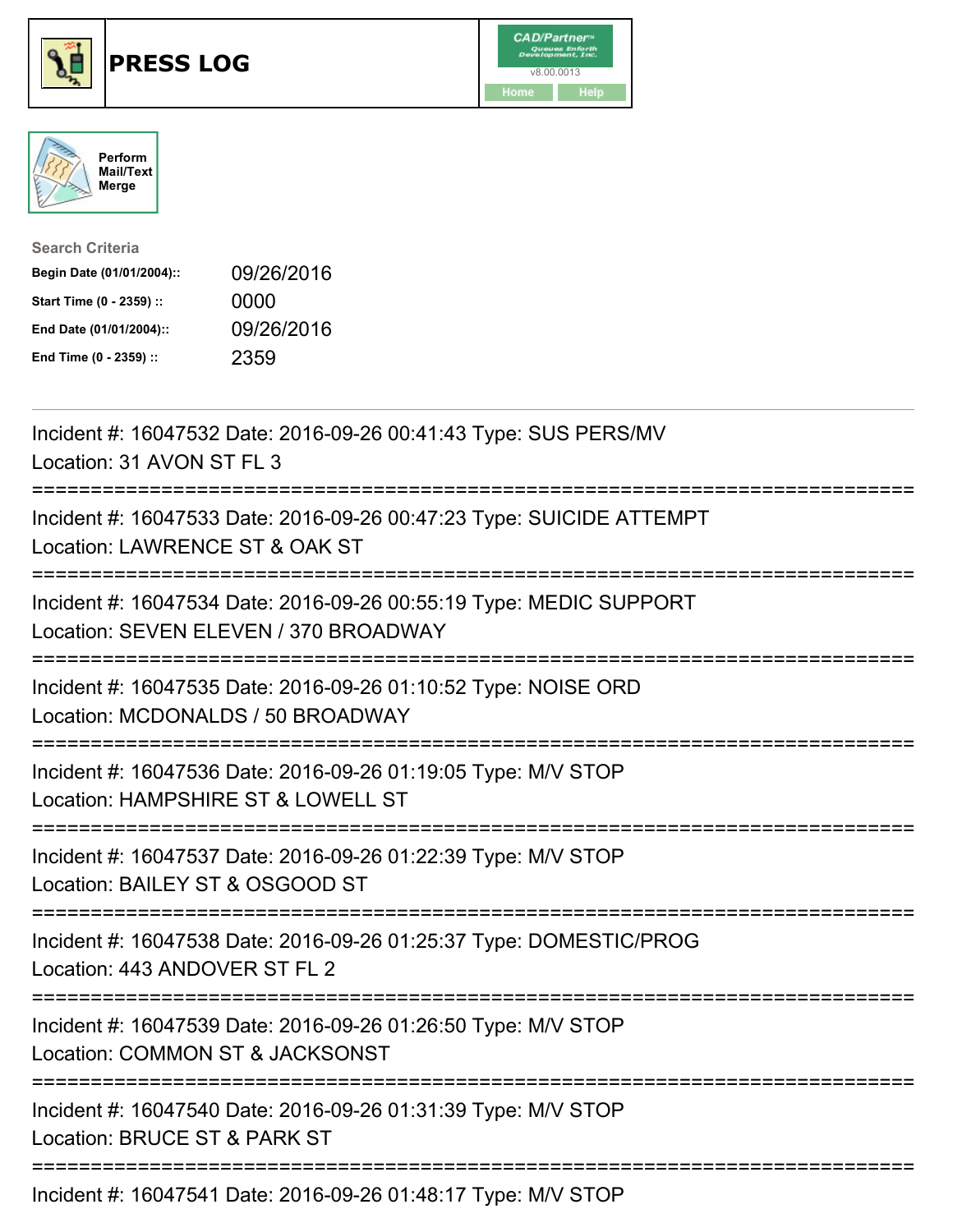Location: EXETER ST & WINTHROP AV =========================================================================== Incident #: 16047543 Date: 2016-09-26 01:51:49 Type: M/V STOP Location: HAMPSHIRE ST & HAVERHILL ST =========================================================================== Incident #: 16047542 Date: 2016-09-26 01:52:29 Type: BUILDING CHK Location: TEDESCHI / 208 S BROADWAY =========================================================================== Incident #: 16047545 Date: 2016-09-26 02:01:28 Type: BUILDING CHK Location: SAM'S FOOD STORE / 389 BROADWAY =========================================================================== Incident #: 16047544 Date: 2016-09-26 02:01:41 Type: DISTURBANCE Location: 301 MERRIMACK ST FL 2 =========================================================================== Incident #: 16047547 Date: 2016-09-26 02:02:42 Type: BUILDING CHK Location: U-HAUL RENTAL / 375 BROADWAY =========================================================================== Incident #: 16047546 Date: 2016-09-26 02:02:49 Type: SUS PERS/MV Location: J&B LOUNGE / 165 S UNION ST =========================================================================== Incident #: 16047548 Date: 2016-09-26 02:08:37 Type: ALARMS Location: LAS PALMAS RESTURANT / 445 ESSEX ST =========================================================================== Incident #: 16047549 Date: 2016-09-26 02:09:09 Type: NOISE ORD Location: 57 ERVING AV =========================================================================== Incident #: 16047550 Date: 2016-09-26 02:10:35 Type: M/V STOP Location: FRANKLIN ST & TREMONT ST =========================================================================== Incident #: 16047551 Date: 2016-09-26 02:19:14 Type: DISTURBANCE Location: 270 E HAVERHILL ST #3 OR 4 =========================================================================== Incident #: 16047552 Date: 2016-09-26 02:23:23 Type: NOISE ORD Location: 161 PARK ST =========================================================================== Incident #: 16047553 Date: 2016-09-26 02:38:28 Type: ALARM/BURG Location: LAWRENCE BRANCH LIBRARY / 135 PARKER ST =========================================================================== Incident #: 16047554 Date: 2016-09-26 02:38:49 Type: M/V STOP Location: 270 F HAVERHILL ST =========================================================================== Incident #: 16047555 Date: 2016-09-26 02:41:25 Type: DRUG OVERDOSE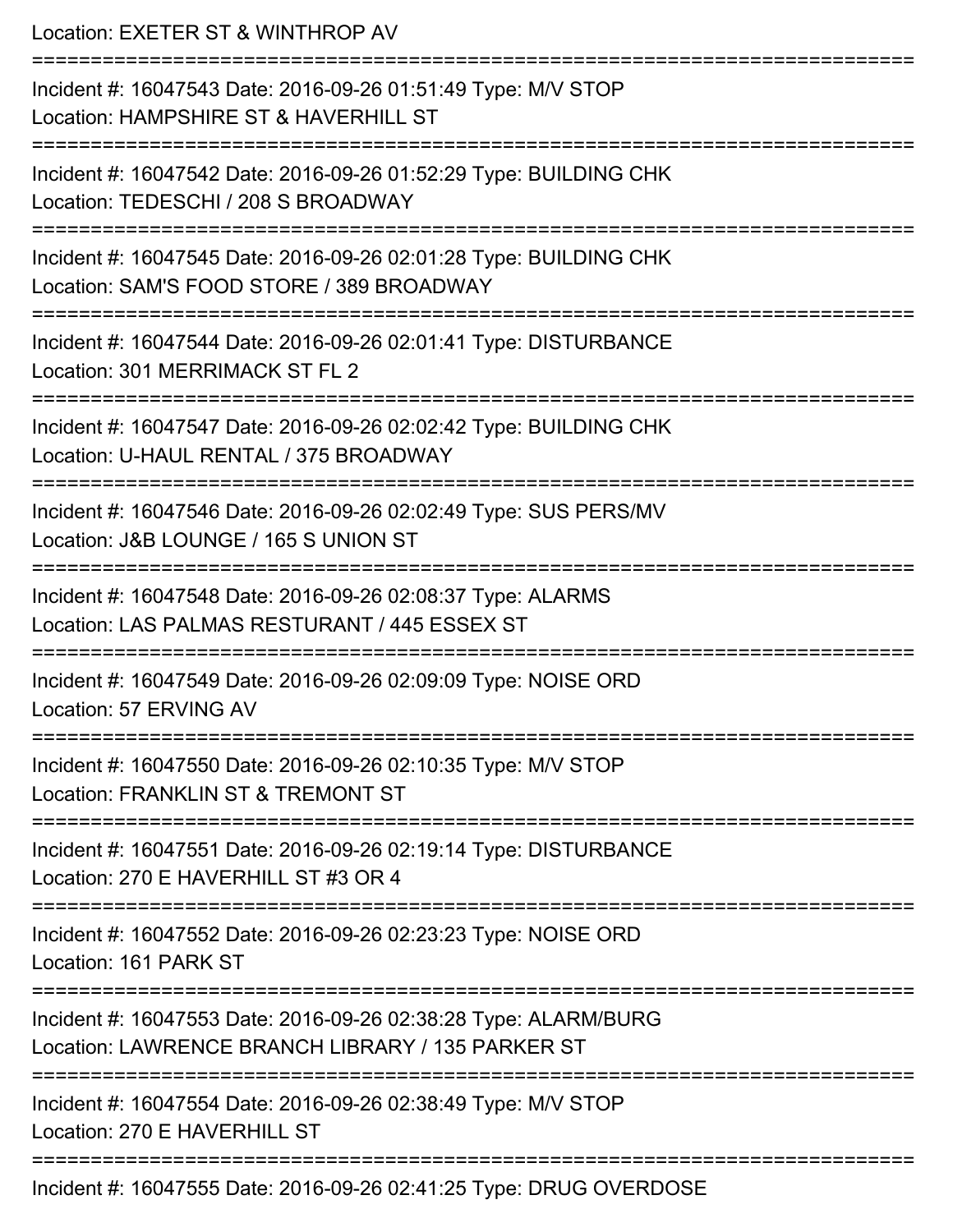| Incident #: 16047556 Date: 2016-09-26 02:41:45 Type: M/V STOP<br>Location: 550 BROADWAY                                     |
|-----------------------------------------------------------------------------------------------------------------------------|
| Incident #: 16047557 Date: 2016-09-26 02:48:37 Type: BUILDING CHK<br>Location: LAWRENCE EXPERIMENT STATION / 37 SHATTUCK ST |
| Incident #: 16047558 Date: 2016-09-26 03:00:44 Type: BUILDING CHK<br>Location: 75 MANCHESTER ST                             |
| Incident #: 16047559 Date: 2016-09-26 03:27:45 Type: DISTURBANCE<br>Location: 148 WILLOW ST #REAR                           |
| Incident #: 16047561 Date: 2016-09-26 03:46:03 Type: BUILDING CHK<br>Location: 500 BROADWAY                                 |
| Incident #: 16047560 Date: 2016-09-26 03:46:08 Type: BUILDING CHK<br>Location: DOMINOES PIZZA / 58 S BROADWAY               |
| Incident #: 16047562 Date: 2016-09-26 03:47:42 Type: M/V STOP<br>Location: ARLINGTON ST & LAWRENCE ST                       |
| Incident #: 16047563 Date: 2016-09-26 04:16:42 Type: SUS PERS/MV<br>Location: SEVEN ELEVEN / 370 BROADWAY                   |
| Incident #: 16047564 Date: 2016-09-26 06:17:32 Type: ALARMS<br>Location: 134 BYRON AV                                       |
| Incident #: 16047565 Date: 2016-09-26 06:42:49 Type: AUTO ACC/UNK PI<br>Location: ESSEX ST & UNION ST                       |
| Incident #: 16047566 Date: 2016-09-26 07:11:19 Type: MEDIC SUPPORT<br>Location: YMCA / 40 LAWRENCE ST                       |
| Incident #: 16047567 Date: 2016-09-26 07:19:51 Type: ABAND MV<br>Location: 10 EMBANKMENT RD                                 |
| Incident #: 16047568 Date: 2016-09-26 07:33:43 Type: MAL DAMAGE<br>Location: 157 ARLINGTON ST FL 2                          |
| Incident #: 16047569 Date: 2016-09-26 07:35:04 Type: SUS PERS/MV                                                            |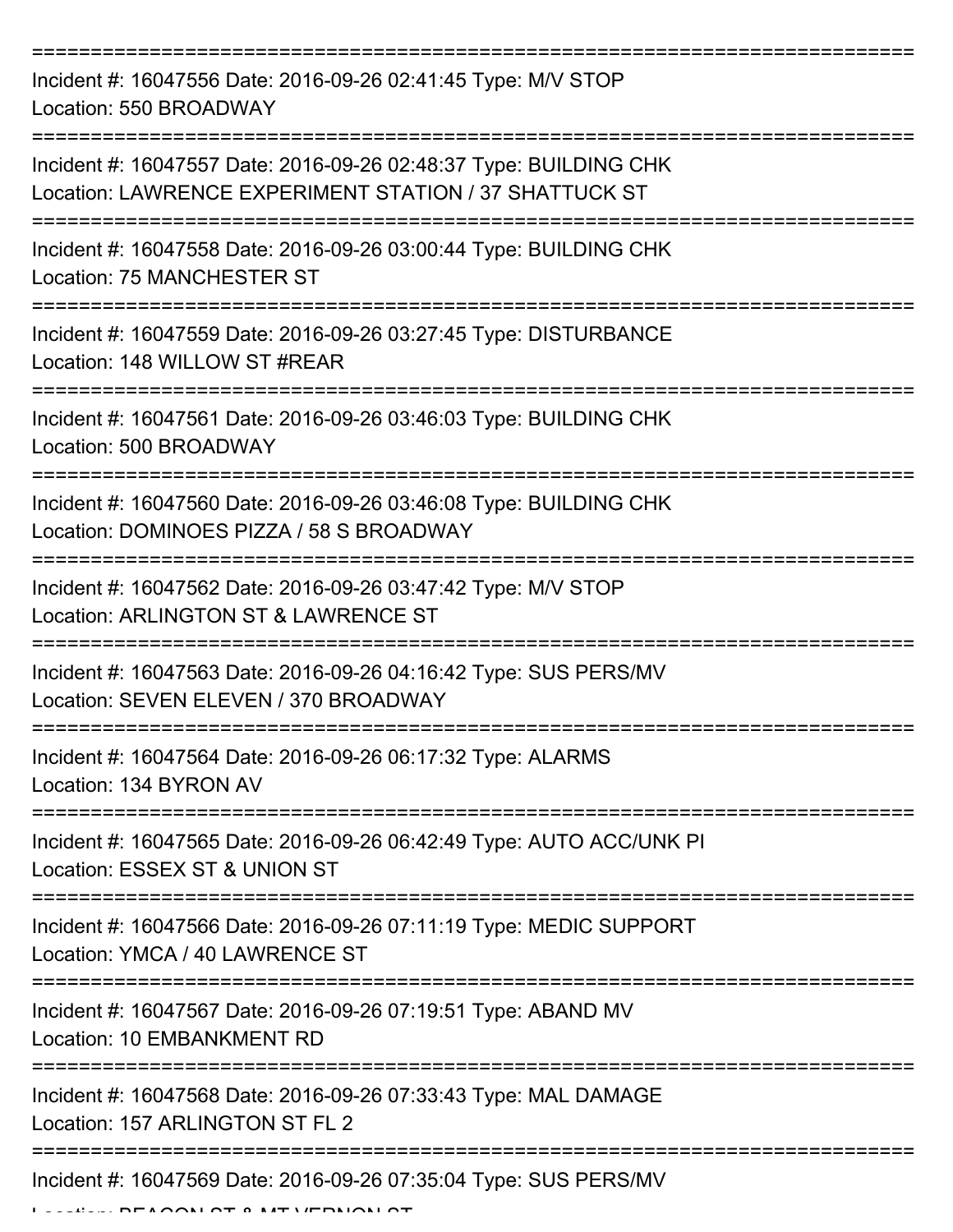| Incident #: 16047570 Date: 2016-09-26 07:35:58 Type: ALARMS<br>Location: KEY POLYMER / 17 SHEPARD ST         |
|--------------------------------------------------------------------------------------------------------------|
| Incident #: 16047571 Date: 2016-09-26 07:36:58 Type: TRANSPORT<br>Location: LOWELL JUVY / null               |
| Incident #: 16047572 Date: 2016-09-26 07:37:42 Type: PARK & WALK<br>Location: BROADWAY & HAVERHILL ST        |
| Incident #: 16047573 Date: 2016-09-26 07:50:08 Type: M/V STOP<br>Location: S BROADWAY & SALEM ST             |
| Incident #: 16047574 Date: 2016-09-26 07:54:25 Type: M/V STOP<br>Location: ANDOVER ST & NEWTON ST            |
| Incident #: 16047575 Date: 2016-09-26 07:56:27 Type: ALARM/HOLD<br>Location: MARIA LAUNDRY / 149 LAWRENCE ST |
| Incident #: 16047576 Date: 2016-09-26 08:22:19 Type: TOW/REPOSSED<br>Location: 88 E HAVERHILL ST             |
| Incident #: 16047577 Date: 2016-09-26 08:31:47 Type: MAN DOWN<br>Location: 54 MANCHESTER ST                  |
| Incident #: 16047578 Date: 2016-09-26 08:51:17 Type: UNWANTEDGUEST<br>Location: 883 ESSEX ST FL 2            |
| Incident #: 16047579 Date: 2016-09-26 08:51:41 Type: MEDIC SUPPORT<br>Location: 65 UNION ST #317             |
| Incident #: 16047580 Date: 2016-09-26 09:19:11 Type: AUTO ACC/NO PI<br>Location: 79 BUNKERHILL ST            |
| Incident #: 16047581 Date: 2016-09-26 09:21:52 Type: ALARM/BURG<br>Location: 42 ALLSTON ST                   |
| Incident #: 16047582 Date: 2016-09-26 09:23:15 Type: M/V STOP<br>Location: E HAVERHILL ST & HAVERHILL ST     |
| Incident #: 16047583 Date: 2016-09-26 09:25:37 Type: CK WELL BEING                                           |

Location: 11 CLIMMACD CT #NIE03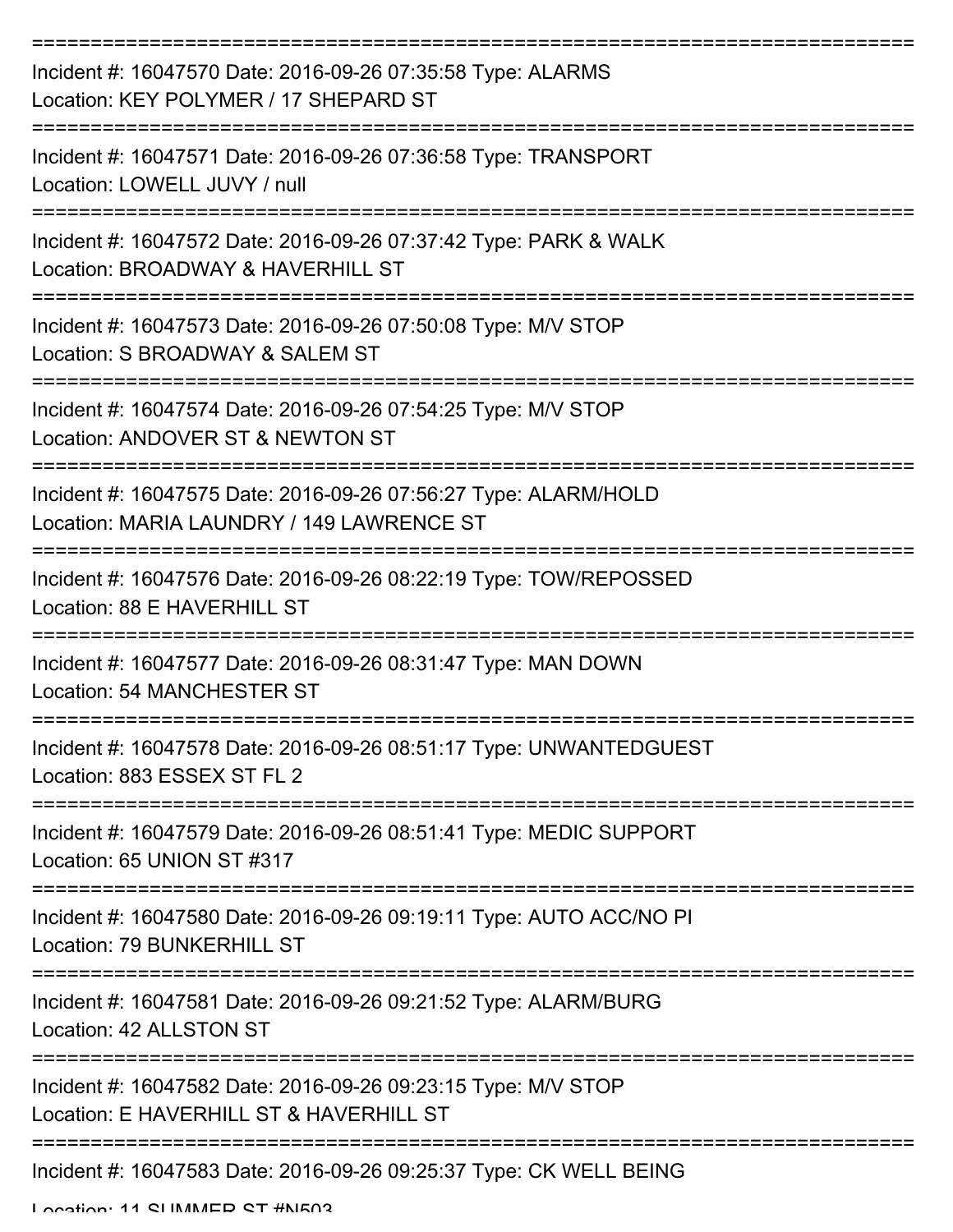| Incident #: 16047584 Date: 2016-09-26 09:33:48 Type: AUTO ACC/NO PI<br>Location: EMMETT ST & NEWTON ST        |
|---------------------------------------------------------------------------------------------------------------|
| Incident #: 16047585 Date: 2016-09-26 09:41:15 Type: UNWANTEDGUEST<br>Location: CVS PHARMACY / 205 S BROADWAY |
| Incident #: 16047586 Date: 2016-09-26 09:42:15 Type: M/V STOP<br>Location: 107 HAVERHILL ST                   |
| Incident #: 16047587 Date: 2016-09-26 09:46:32 Type: LOST PROPERTY<br>Location: 90 LOWELL ST                  |
| Incident #: 16047588 Date: 2016-09-26 09:50:58 Type: M/V STOP<br>Location: 136 NEWBURY ST                     |
| Incident #: 16047589 Date: 2016-09-26 09:51:21 Type: M/V STOP<br>Location: 491 ESSEX ST                       |
| Incident #: 16047590 Date: 2016-09-26 09:57:02 Type: INVESTIGATION<br>Location: 358 LOWELL ST                 |
| Incident #: 16047591 Date: 2016-09-26 10:04:16 Type: UNWANTEDGUEST<br>Location: 74 HAWLEY ST FL 3RD           |
| Incident #: 16047592 Date: 2016-09-26 10:05:51 Type: E911 HANGUP<br>Location: 1 GORHAM ST                     |
| Incident #: 16047593 Date: 2016-09-26 10:18:49 Type: MEDIC SUPPORT<br>Location: 87 DORCHESTER ST FL 1ST       |
| Incident #: 16047594 Date: 2016-09-26 10:20:25 Type: M/V STOP<br>Location: FERGUSON ST & S BROADWAY #`        |
| Incident #: 16047595 Date: 2016-09-26 10:25:37 Type: STOL/MV/PAS<br><b>Location: FAIRMONT ST</b>              |
| Incident #: 16047596 Date: 2016-09-26 10:32:11 Type: WARRANT SERVE<br>Location: 149 LAWRENCE ST FL 3          |
| Incident #: 16047597 Date: 2016-09-26 10:32:41 Type: ALARM/HOLD<br>Location: SOUCY RESD. / 81 LYNN ST #1      |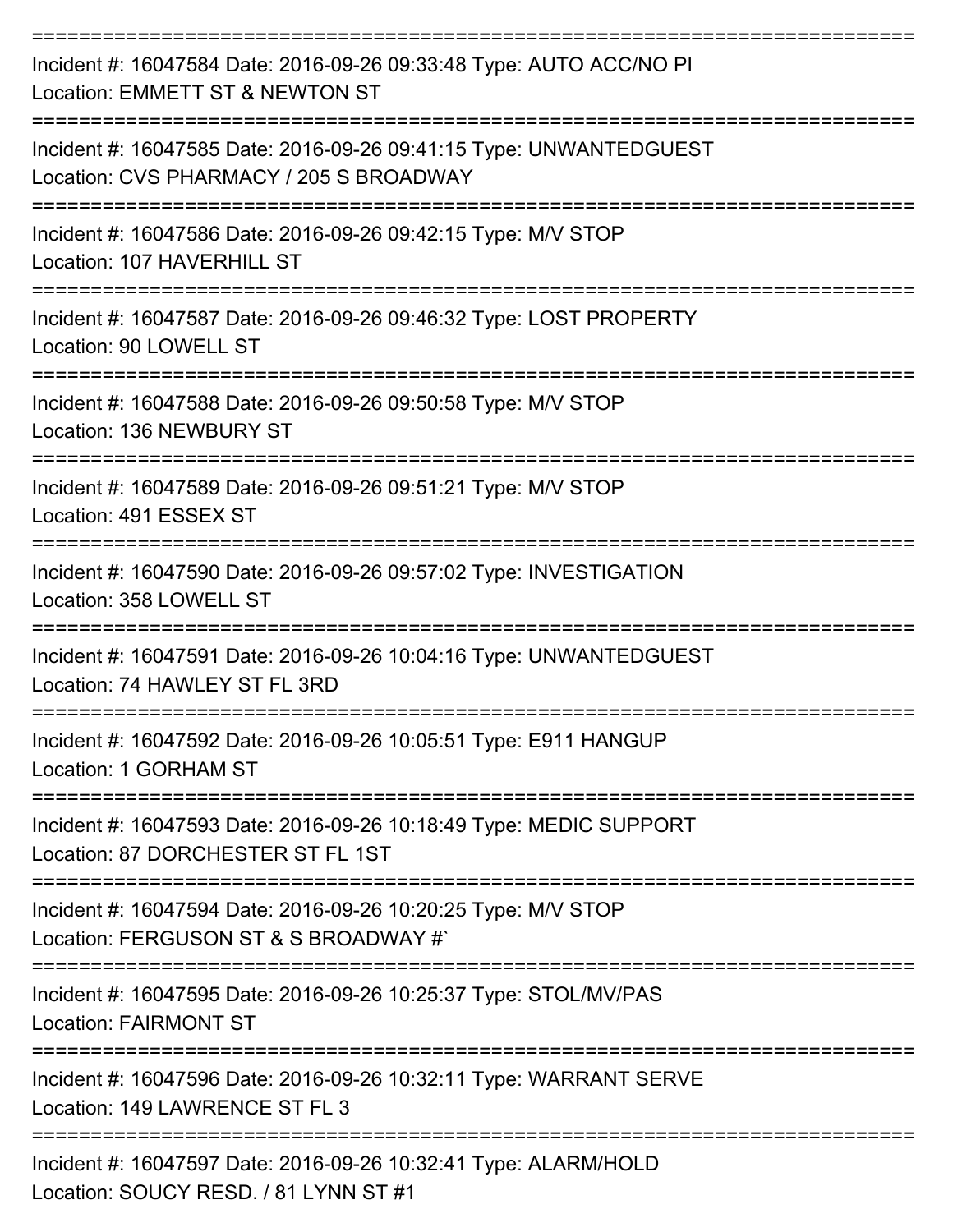| Incident #: 16047598 Date: 2016-09-26 10:37:49 Type: DRUG VIO<br>Location: 576 HOWARD ST #3                                                                                          |
|--------------------------------------------------------------------------------------------------------------------------------------------------------------------------------------|
| :=====================================<br>Incident #: 16047599 Date: 2016-09-26 10:59:06 Type: HIT & RUN M/V<br>Location: 59 BUSWELL ST                                              |
| ----------------------------------<br>Incident #: 16047600 Date: 2016-09-26 11:13:27 Type: M/V STOP<br>Location: CLARKE ST & SARGENT ST                                              |
| Incident #: 16047601 Date: 2016-09-26 11:14:38 Type: M/V STOP<br>Location: AMESBURY ST & ESSEX ST<br>:===========================                                                    |
| Incident #: 16047602 Date: 2016-09-26 11:19:34 Type: M/V STOP<br>Location: S UNION ST & WINTHROP AV                                                                                  |
| Incident #: 16047603 Date: 2016-09-26 11:20:25 Type: SELECTIVE ENF<br>Location: E HAVERHILL ST & HAVERHILL ST<br>--------------------------<br>------------------------------------- |
| Incident #: 16047605 Date: 2016-09-26 11:21:24 Type: M/V STOP<br>Location: S UNION ST & WINTHROP AV                                                                                  |
| Incident #: 16047606 Date: 2016-09-26 11:24:46 Type: A&B PAST<br><b>Location: GENERAL ST</b>                                                                                         |
| Incident #: 16047604 Date: 2016-09-26 11:25:21 Type: M/V STOP<br>Location: E HAVERHILL ST & OAK ST                                                                                   |
| Incident #: 16047607 Date: 2016-09-26 11:39:26 Type: INVEST CONT<br>Location: 59 JACKSON ST                                                                                          |
| Incident #: 16047608 Date: 2016-09-26 11:41:16 Type: ALARM/BURG<br>Location: TEJADA RESD. / 134 BYRON AV                                                                             |
| ------------------------------<br>Incident #: 16047609 Date: 2016-09-26 11:49:27 Type: M/V STOP<br>Location: E HAVERHILL ST & HAVERHILL ST                                           |
| Incident #: 16047610 Date: 2016-09-26 11:50:49 Type: B&E/PROG<br>Location: 31 BIGELOW ST FL 2ND                                                                                      |
| Incident #: 16047611 Date: 2016-09-26 11:52:43 Type: MEDIC SUPPORT<br>Location: 12 LANSDOWNE CT                                                                                      |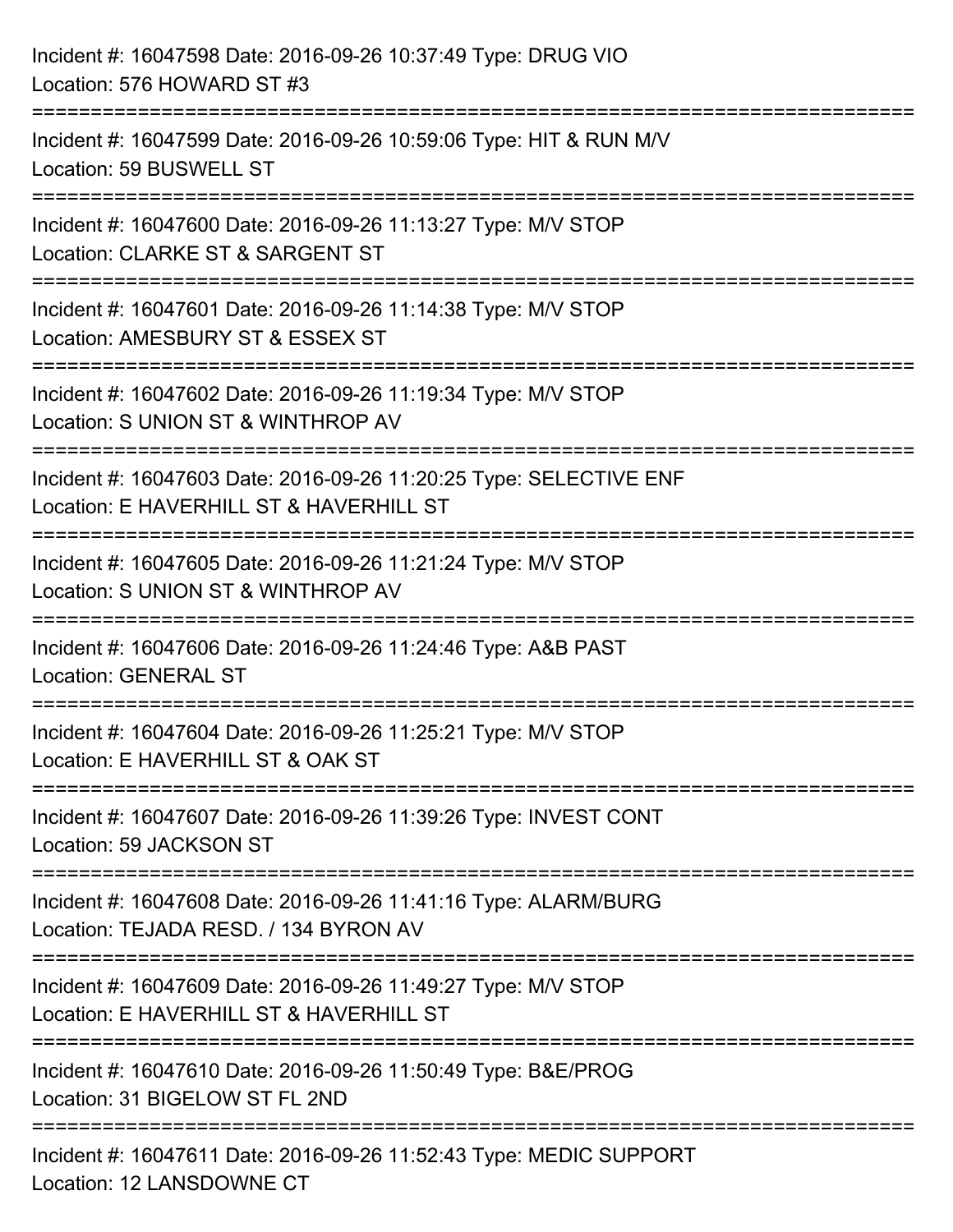| Incident #: 16047612 Date: 2016-09-26 11:53:13 Type: AUTO ACC/NO PI<br>Location: 651 ESSEX ST                                    |
|----------------------------------------------------------------------------------------------------------------------------------|
| Incident #: 16047613 Date: 2016-09-26 12:09:03 Type: E911 HANGUP<br>Location: 200 ESSEX ST #101                                  |
| Incident #: 16047614 Date: 2016-09-26 12:09:55 Type: MEDIC SUPPORT<br>Location: 200 ESSEX ST<br>================================ |
| Incident #: 16047615 Date: 2016-09-26 12:30:55 Type: AUTO ACC/NO PI<br>Location: PARK ST & SPRUCE ST                             |
| Incident #: 16047616 Date: 2016-09-26 12:50:57 Type: 209A/VIOLATION<br>Location: 114 WALNUT ST FL 3RD                            |
| Incident #: 16047617 Date: 2016-09-26 13:03:36 Type: UNWANTEDGUEST<br>Location: 37 CAMELLA TEOLI WY                              |
| Incident #: 16047618 Date: 2016-09-26 13:15:21 Type: AUTO ACC/NO PI<br>Location: 47 MYRTLE ST                                    |
| Incident #: 16047619 Date: 2016-09-26 13:20:54 Type: CK WELL BEING<br><b>Location: 29 KENDRICK ST</b>                            |
| Incident #: 16047620 Date: 2016-09-26 13:23:16 Type: COURT DOC SERVE<br>Location: 96 NEWTON ST                                   |
| Incident #: 16047621 Date: 2016-09-26 13:23:43 Type: 209A/SERVE<br>Location: 55 BOWDOIN ST                                       |
| Incident #: 16047622 Date: 2016-09-26 13:31:26 Type: RECOV/STOL/MV<br>Location: 475 BROADWAY                                     |
| Incident #: 16047623 Date: 2016-09-26 13:53:43 Type: LARCENY/PAST<br>Location: 89 E HAVERHILL ST                                 |
| Incident #: 16047624 Date: 2016-09-26 14:14:09 Type: ANIMAL COMPL<br>Location: 92 FARLEY ST                                      |
| Incident #: 16047625 Date: 2016-09-26 14:48:34 Type: AUTO ACC/NO PI<br>Location: 103 OLIVE AV                                    |

===========================================================================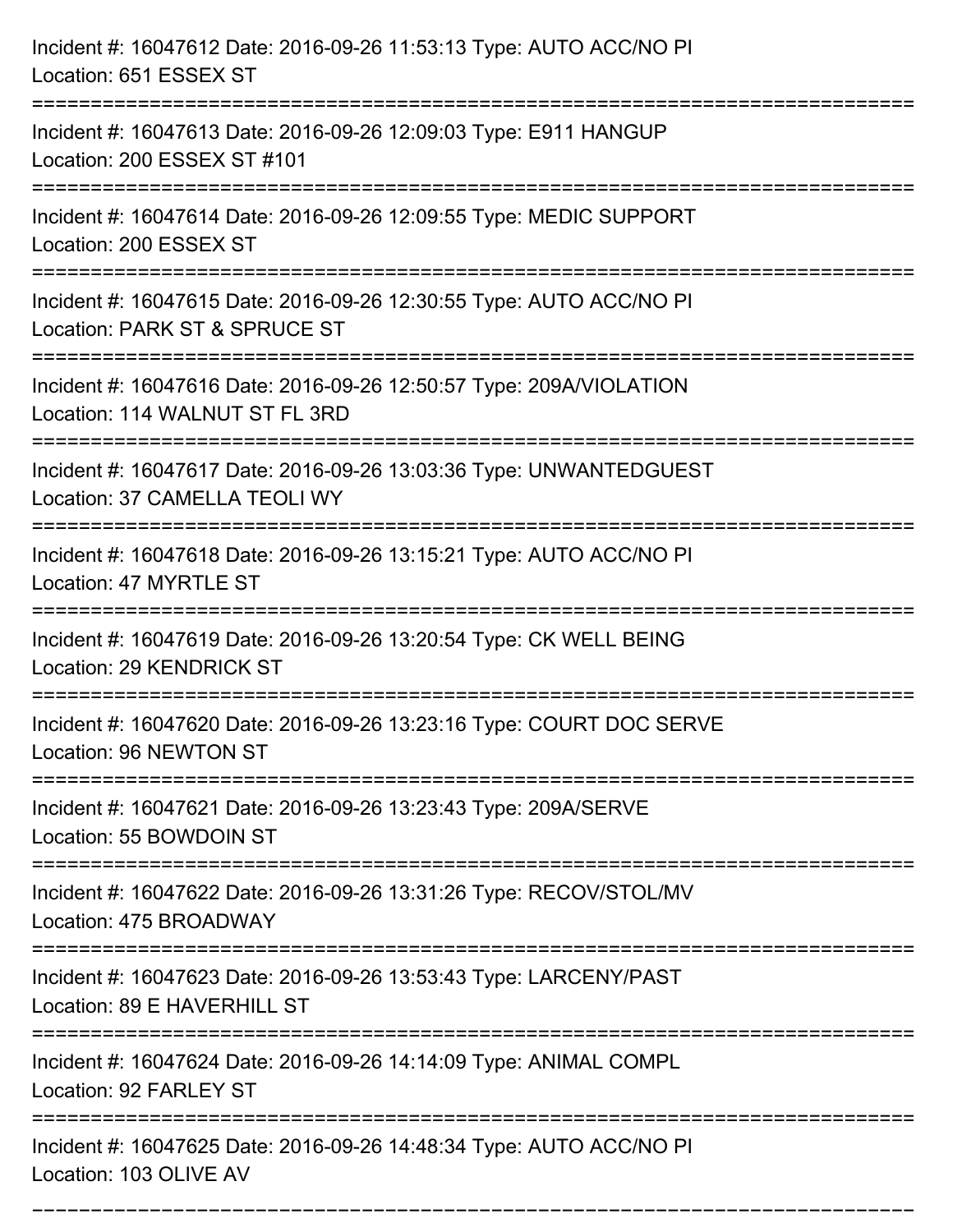| Incident #: 16047627 Date: 2016-09-26 14:54:52 Type: AUTO ACC/NO PI<br>Location: 293 JACKSON ST         |
|---------------------------------------------------------------------------------------------------------|
| Incident #: 16047626 Date: 2016-09-26 14:57:09 Type: MAN DOWN<br>Location: BROADWAY & HAVERHILL ST      |
| Incident #: 16047628 Date: 2016-09-26 15:06:59 Type: 209A/SERVE<br>Location: 90 LOWELL ST               |
| Incident #: 16047629 Date: 2016-09-26 15:13:21 Type: B&E/PAST<br>Location: 81 AVON ST FL 2ND            |
| Incident #: 16047630 Date: 2016-09-26 15:14:36 Type: 209A/VIOLATION<br>Location: 355 PARK ST            |
| Incident #: 16047631 Date: 2016-09-26 15:15:39 Type: AUTO ACC/NO PI<br>Location: AMES ST & HAVERHILL ST |
| Incident #: 16047632 Date: 2016-09-26 15:24:10 Type: STOLEN PROP<br>Location: 32 MONMOUTH ST            |
| Incident #: 16047633 Date: 2016-09-26 15:32:36 Type: THREATS<br>Location: 13 SAUNDERS ST                |
| Incident #: 16047634 Date: 2016-09-26 15:39:13 Type: LOST PROPERTY<br>Location: 96 WILLOW ST #3         |
| Incident #: 16047635 Date: 2016-09-26 15:44:20 Type: M/V STOP<br>Location: 53 N PARISH RD               |
| Incident #: 16047636 Date: 2016-09-26 15:50:56 Type: ANIMAL COMPL<br>Location: 6 CONDUIT ST             |
| Incident #: 16047637 Date: 2016-09-26 15:59:37 Type: MEDIC SUPPORT<br>Location: 86 S BROADWAY #5        |
| Incident #: 16047638 Date: 2016-09-26 16:01:36 Type: MEDIC SUPPORT<br>Location: 57 JACKSON ST           |
| Incident #: 16047639 Date: 2016-09-26 16:02:32 Type: THREATS<br>Location: 13 SAUNDERS ST                |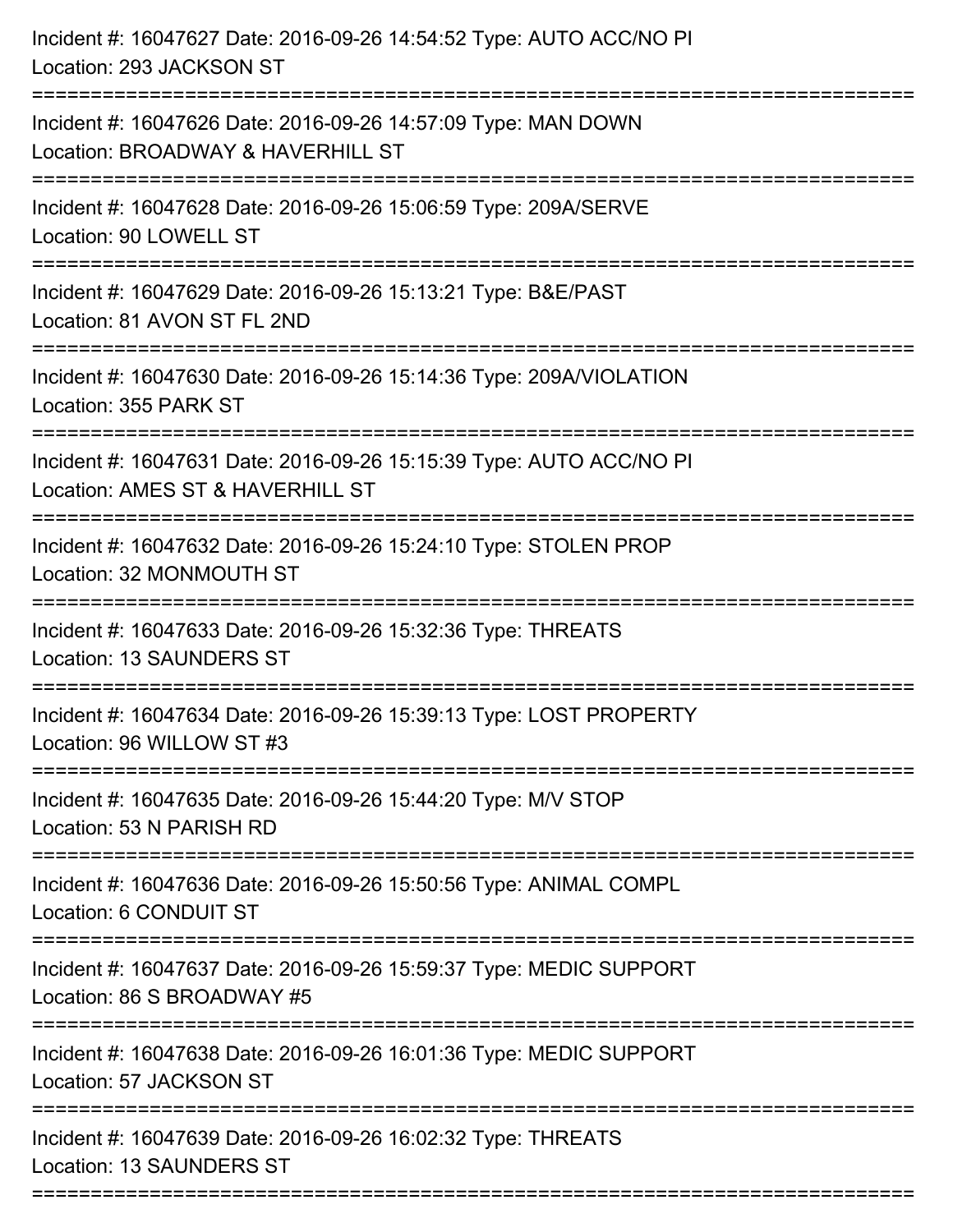Location: 20 MARIE LN

| Incident #: 16047641 Date: 2016-09-26 16:16:16 Type: MISSING PERS<br><b>Location: 280 MERRIMACK ST</b>                      |
|-----------------------------------------------------------------------------------------------------------------------------|
| Incident #: 16047642 Date: 2016-09-26 16:18:36 Type: MEDIC SUPPORT<br>Location: 158 BOXFORD ST                              |
| Incident #: 16047643 Date: 2016-09-26 16:24:00 Type: WARRANT SERVE<br>Location: JAMAICA ST & S UNION ST                     |
| Incident #: 16047644 Date: 2016-09-26 16:28:34 Type: MEDIC SUPPORT<br>Location: 5 DURSO AV                                  |
| =======================<br>Incident #: 16047645 Date: 2016-09-26 16:33:22 Type: AUTO ACC/PED<br>Location: 334 LOWELL STREET |
| Incident #: 16047646 Date: 2016-09-26 16:34:51 Type: TRESPASSING<br>Location: 22 CAMELLA TEOLI WY                           |
| Incident #: 16047647 Date: 2016-09-26 16:48:39 Type: MEDIC SUPPORT<br>Location: AMESBURY ST & COMMON ST                     |
| Incident #: 16047648 Date: 2016-09-26 17:08:18 Type: MV/BLOCKING<br>Location: 29 ROBINSON CT                                |
| Incident #: 16047649 Date: 2016-09-26 17:23:37 Type: M/V STOP<br>Location: BRADFORD ST & HAMPSHIRE ST                       |
| Incident #: 16047650 Date: 2016-09-26 17:24:25 Type: M/V STOP<br>Location: AMESBURY ST & COMMON ST                          |
| Incident #: 16047651 Date: 2016-09-26 17:24:46 Type: M/V STOP<br>Location: FRANKLIN ST & LOWELL ST                          |
| Incident #: 16047652 Date: 2016-09-26 17:26:17 Type: M/V STOP<br><b>Location: TREMONT &amp; CROSS</b>                       |
| Incident #: 16047654 Date: 2016-09-26 17:26:39 Type: M/V STOP<br>Location: MERRIMACK ST & PARKER ST                         |
|                                                                                                                             |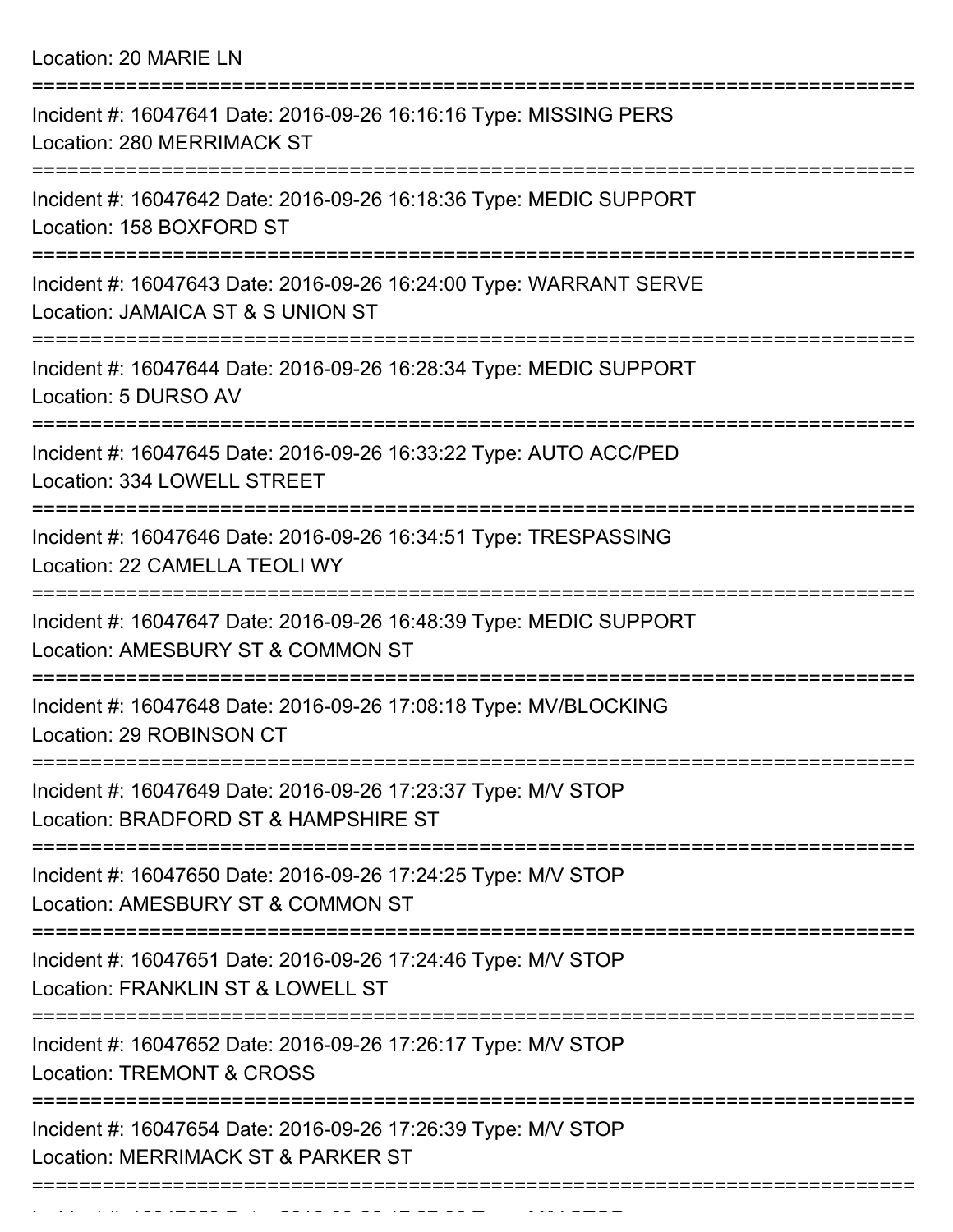Location: BROADWAY & LOWELL ST

| Incident #: 16047655 Date: 2016-09-26 17:29:56 Type: M/V STOP<br>Location: BRADFORD ST & FRANKLIN ST                           |
|--------------------------------------------------------------------------------------------------------------------------------|
| Incident #: 16047656 Date: 2016-09-26 17:31:00 Type: M/V STOP<br>Location: BROADWAY & CONCORD ST                               |
| Incident #: 16047657 Date: 2016-09-26 17:32:34 Type: GENERAL SERV<br>Location: 235 BROADWAY                                    |
| Incident #: 16047658 Date: 2016-09-26 17:35:25 Type: DRUG OVERDOSE<br>Location: 191 SALEM ST                                   |
| Incident #: 16047659 Date: 2016-09-26 17:35:45 Type: ALARM/HOLD<br>Location: LAWRENCE FAM. DEV. CHARTER SCH / 404 HAVERHILL ST |
| Incident #: 16047660 Date: 2016-09-26 17:38:23 Type: HIT & RUN M/V<br>Location: 60 ISLAND ST                                   |
| Incident #: 16047661 Date: 2016-09-26 17:41:06 Type: B&E/MV/PAST<br><b>Location: 9 SUMMER ST</b>                               |
| Incident #: 16047662 Date: 2016-09-26 17:44:29 Type: LIC PLATE STO<br>Location: 90 LOWELL ST                                   |
| Incident #: 16047663 Date: 2016-09-26 17:44:39 Type: ALARM/BURG<br>Location: 92 BROMFIELD ST                                   |
| Incident #: 16047664 Date: 2016-09-26 17:52:32 Type: M/V STOP<br>Location: 6 E HAVERHILL ST                                    |
| Incident #: 16047665 Date: 2016-09-26 18:02:13 Type: ASSSIT OTHER PD<br>Location: 24 BENNINGTON ST                             |
| Incident #: 16047666 Date: 2016-09-26 18:02:50 Type: M/V STOP<br>Location: CLIFTON ST & GROTON ST                              |
| Incident #: 16047667 Date: 2016-09-26 18:16:21 Type: M/V STOP<br>Location: 1 MILL ST                                           |
|                                                                                                                                |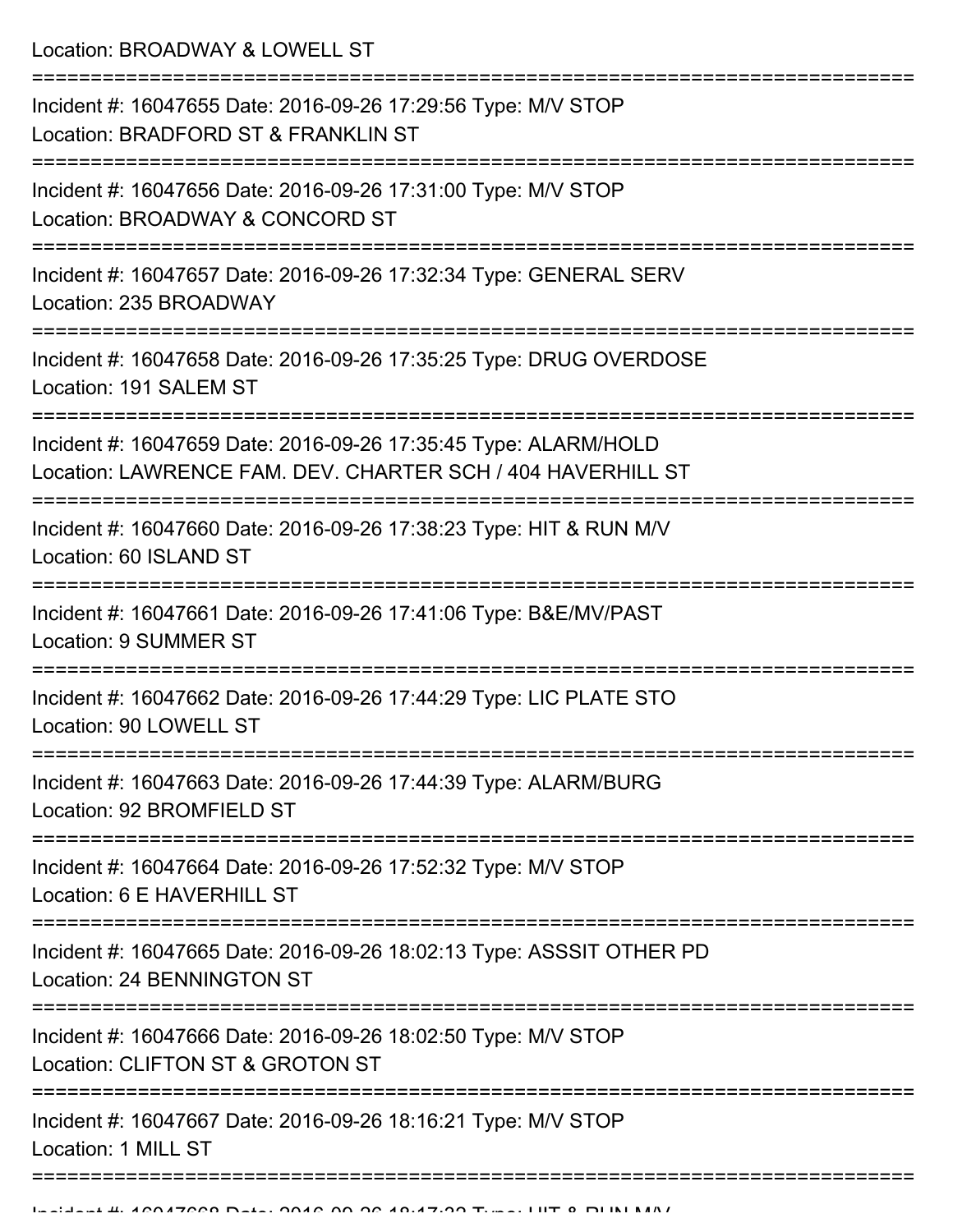| Location: FRANKLIN ST & HAVERHILL ST                                                                                                                             |
|------------------------------------------------------------------------------------------------------------------------------------------------------------------|
| Incident #: 16047669 Date: 2016-09-26 18:22:20 Type: SUS PERS/MV<br>Location: 350 HAVERHILL ST                                                                   |
| Incident #: 16047670 Date: 2016-09-26 18:25:29 Type: B&E/PAST<br>Location: 81 AVON ST FL 3                                                                       |
| Incident #: 16047671 Date: 2016-09-26 18:28:33 Type: CK WELL BEING<br>Location: 105 LOWELL ST #2                                                                 |
| Incident #: 16047672 Date: 2016-09-26 18:35:37 Type: 911 HANG UP<br>Location: 36 HANCOCK ST FL 1                                                                 |
| Incident #: 16047673 Date: 2016-09-26 18:40:34 Type: B&E/PAST<br>Location: 49 SAUNDERS ST FL 1                                                                   |
| =====================================<br>Incident #: 16047674 Date: 2016-09-26 18:40:45 Type: ALARM/BURG<br>Location: WIRELESS REPAIR SOLUTION / 201 LAWRENCE ST |
| Incident #: 16047675 Date: 2016-09-26 19:11:20 Type: SUS PERS/MV<br>Location: 197 WEST ST                                                                        |
| Incident #: 16047676 Date: 2016-09-26 19:12:00 Type: MAL DAMAGE<br>Location: 469 HAMPSHIRE ST                                                                    |
| Incident #: 16047677 Date: 2016-09-26 19:12:39 Type: NOTIFICATION<br>Location: 90 SUMMER ST #2                                                                   |
| Incident #: 16047678 Date: 2016-09-26 19:20:32 Type: DOMESTIC/PROG<br>Location: 21 HOBSON ST                                                                     |
| Incident #: 16047679 Date: 2016-09-26 19:33:28 Type: AUTO ACC/PI<br>Location: DORCHESTER ST & S UNION ST                                                         |
| Incident #: 16047680 Date: 2016-09-26 19:36:56 Type: UNWANTEDGUEST<br>Location: 320 S BROADWAY                                                                   |
| Incident #: 16047681 Date: 2016-09-26 19:53:59 Type: GENERAL SERV<br>Location: 20 JAMAICA ST                                                                     |
|                                                                                                                                                                  |

Incident #: 16047682 Date: 2016-09-26 20:06:11 Type: EXTRA SURVEIL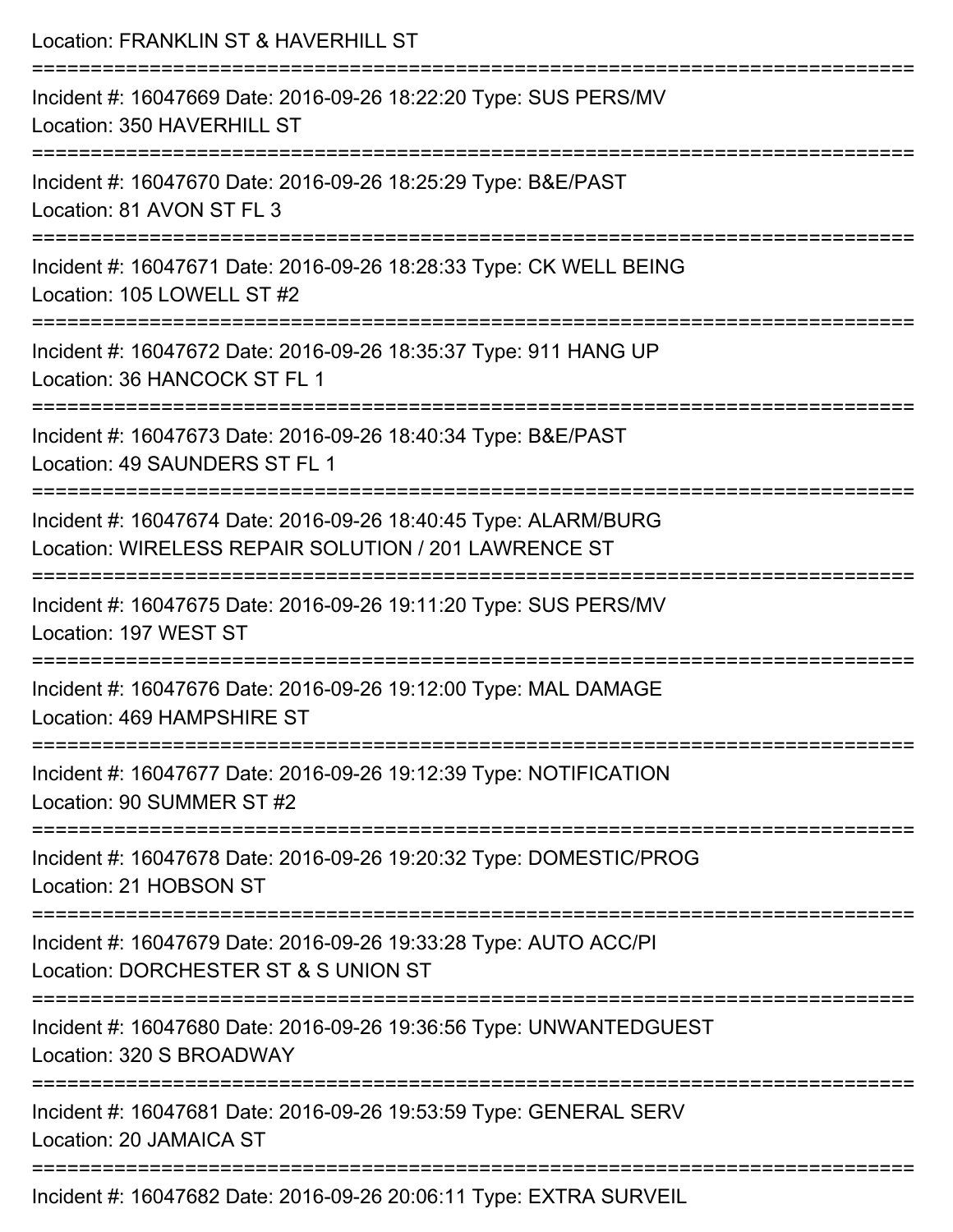| Incident #: 16047683 Date: 2016-09-26 20:30:05 Type: DRUG OVERDOSE<br>Location: 550 BROADWAY                         |
|----------------------------------------------------------------------------------------------------------------------|
| Incident #: 16047684 Date: 2016-09-26 20:46:23 Type: GENERAL SERV<br>Location: 20 JAMAICA ST                         |
| Incident #: 16047685 Date: 2016-09-26 21:06:46 Type: M/V STOP<br>Location: 2 SPRINGFIELD ST                          |
| Incident #: 16047686 Date: 2016-09-26 21:08:07 Type: ALARM/BURG<br>Location: 60 ISLAND ST                            |
| Incident #: 16047687 Date: 2016-09-26 21:25:55 Type: WARRANT SERVE<br>Location: 1 GENERAL ST                         |
| Incident #: 16047688 Date: 2016-09-26 21:45:56 Type: VIO CITY ORD<br>Location: 247 ERVING AV                         |
| Incident #: 16047689 Date: 2016-09-26 21:47:23 Type: MV/BLOCKING<br>Location: 108 NEWBURY ST                         |
| Incident #: 16047690 Date: 2016-09-26 22:03:37 Type: ALARM/BURG<br>Location: 6 GREEN ST                              |
| Incident #: 16047691 Date: 2016-09-26 22:19:14 Type: SUS PERS/MV<br>Location: 36 NEWTON ST<br>----------------       |
| Incident #: 16047692 Date: 2016-09-26 22:22:03 Type: ROBBERY UNARM<br>Location: WALGREENS / 135 BROADWAY             |
| Incident #: 16047693 Date: 2016-09-26 22:59:05 Type: NOISE ORD<br>Location: 33 BOSTON ST<br>======================== |
| Incident #: 16047694 Date: 2016-09-26 23:13:22 Type: MAN DOWN<br>Location: 14 BEACON ST                              |
| Incident #: 16047695 Date: 2016-09-26 23:27:24 Type: SUS PERS/MV<br>Location: 75 TRENTON ST                          |
| Incident #: 16047696 Date: 2016-09-26 23:51:29 Type: FIGHT                                                           |